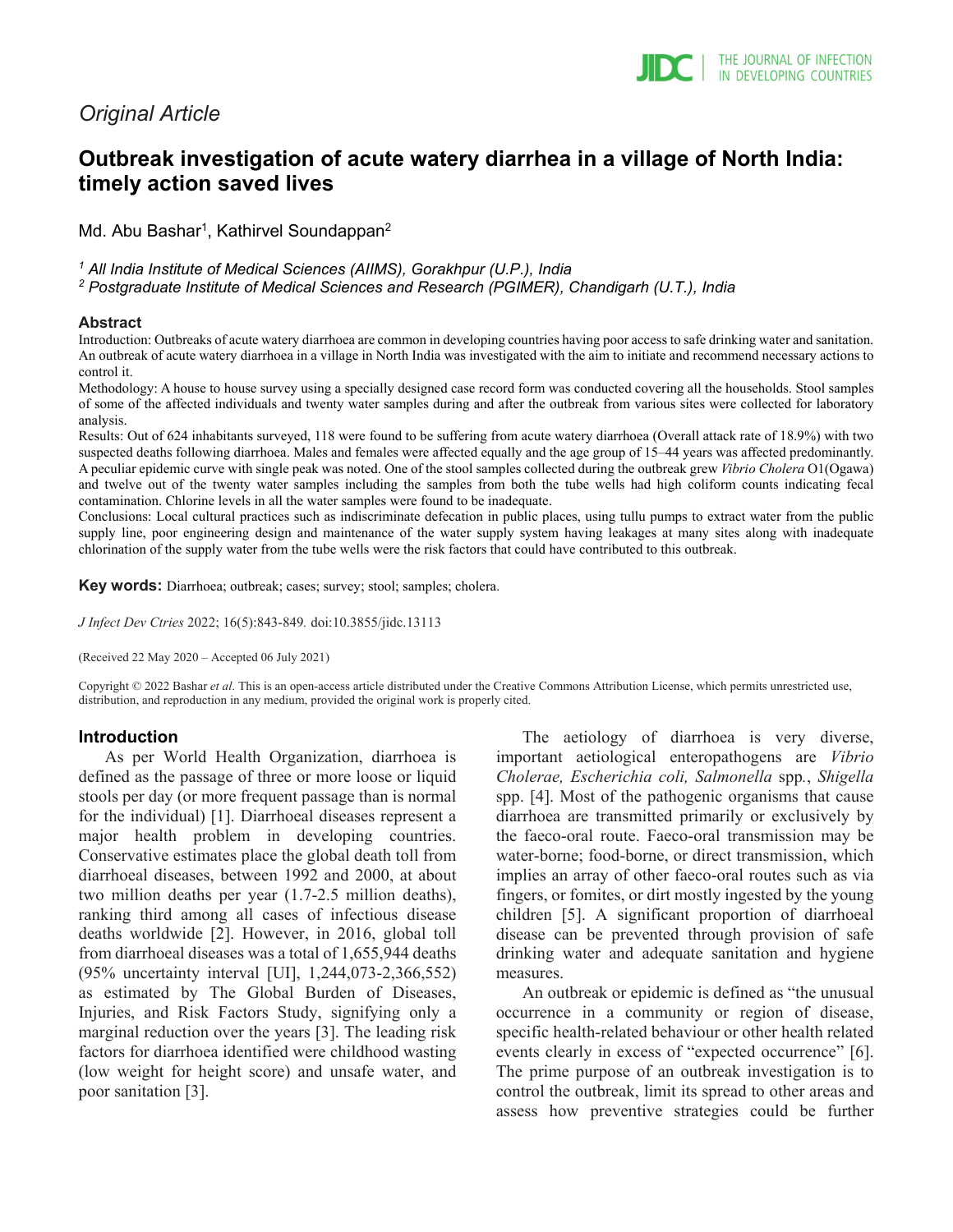strengthened to reduce or eliminate the risk of such outbreak in future [7].

Contaminated drinking water continues to be the source for most diarrhoeal outbreaks recorded in India [8-21]. Quick actions taken with simple and rapid field epidemiological and laboratory investigations together can curb such an outbreak before it progresses into an epidemic/larger outbreak leading to higher morbidity/mortality.

On 20 July, 2018, a large number of cases of diarrhoea and a suspected death due to diarrhea from a village in Mullana block of Ambala district, Haryana, North India there was reported through a leading local newspaper. The local health team consisting of Medical Officer of the concerned Primary Health Centre (PHC), Nurses and Auxiliary Nurse Midwives had immediately started to treat the cases and the District surveillance officer activated the diarrhoeal surveillance. The mainly affected area was a single village having a population of approximately 1,300. As the affected village was near to the field practice area of Rural Health Training Centre (RHTC), Naraingarh under the Department of Community Medicine, Post graduate Institute of Medical education and Research (PGIMER), Chandigarh, a rapid response team (RRT) was constituted after taking appropriate permissions from district health authorities and investigation of the situation was started. On 21 July, 2018, the RRT visited the affected village and surveyed the area. The RRT consisted of one Senior Resident doctor, one Public Health Nurse and two health workers under guidance of a faculty member.

## **Methodology**

The study methodology consisted of generating primary data through house to house survey to describe the outbreak in terms of time, place and person.

## *Study area*

The affected Nakhrauli village (12.813964 N, 79.132305 E) in Mullana community development block of district Ambala in state of Haryana, North India, is a small village with a total population of 1,341. The adult literacy rate of the village is 67.0% (Census 2011). The village has two Aanganwadi centers and one Panchayat Bhawan and is served by a Primary Health Centre (PHC) located at a distance of 10 Km from the village. The drinking water supply in the village is through two tube wells located at the two corners of the village and through many submersible bore wells at different locations of the village. Apart from this, some

of households have installed their own bore wells for withdrawing ground water.

## *Study population*

The total population of the village consited of 1,341 permanent residents, comprising 751 males and 590 females (as per Annual Health survey). The main occupations of the residents of the village were farming, agriculture labour and domesticating animals at their homes.

## *Data collection*

The investigation team conducted a house to house survey between 21 to 29 July, 2018 by covering all the households of the village using a specially designed Case Record Performa (CRF) developed by the investigators. Verbal consents were taken from the respondents. A case definition of diarrhoea as having three or more loose stools in an individual over a period of 24 hours in preceding three weeks was taken to identify cases [22,23].

The CRF contained information regarding diarrhoea, date of onset, frequency of loose stools, presence of abdominal pain, fever, vomiting and nature of treatment undertaken, if any, history of hospitalization in any health facility due to diarrhoea including current admission with duration (Supplementary Table 1). The respondents were also questioned about food eaten outside their homes in the week preceding the illness, a history of travel outside the village and similar illness in other family members in the preceding week. The questionnaire also contained information on the source of drinking water for each household including use of any filters and storage of drinking water with duration. Contribution by ecological factors was also assessed.

The investigation was carried out with the approval of district health authorities. Special ethical clearance for this outbreak investigation was not sought, since the investigators were part of the district surveillance team under Chief Medical Officer (CMO) of Ambala district.

All the public taps and water sources in the village were mapped. The information regarding drinking water for each household was linked to the tube wells supplying the household. The water supply network of the entire village was mapped by walking over the pipelines and information was collected regarding breaks in the pipelines in the past as well as subsequent repairs and closures. Sewage disposal of the village was surveyed and places with evidence of faecal contamination were also mapped by direct observation.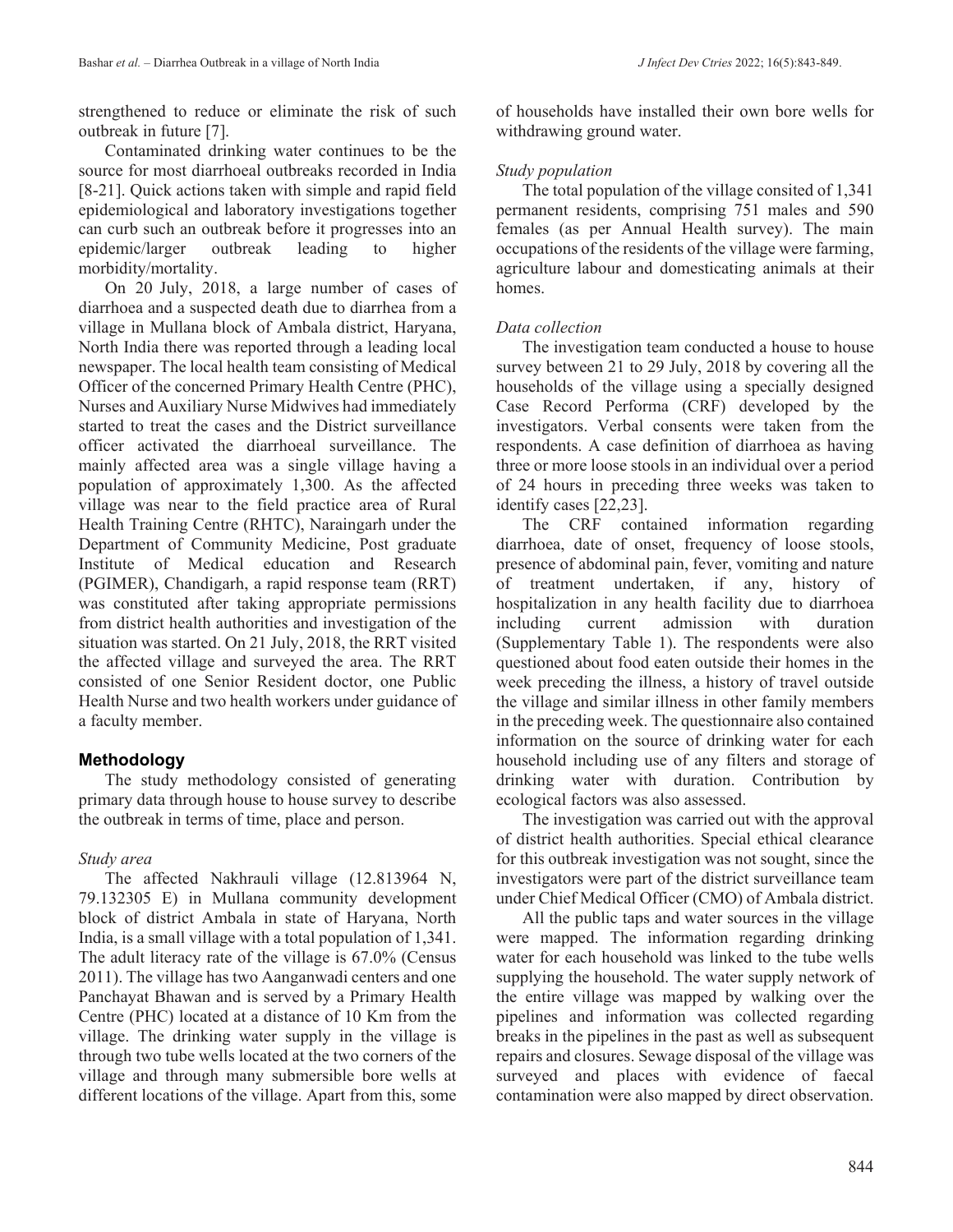The amount of bleaching powder added to disinfect the water was ascertained by enquiring the tube well operators, responsible for opening the tube wells to supply water through the pipelines, chlorinating water supplied through the tube wells and opening the valves of the distribution system. Information was also obtained regarding the timing of pumping, the amount of bleaching powder added (both normally and during the outbreak) and the standing time for water to mix with bleaching powder.

Apart from intensive surveillance for new cases, water samples were also collected for microbiological assessment. These samples were collected from each of the two tube wells before and after chlorination, seven functional submersible bore wells inside the village, water of which was being used for drinking purpose and ten randomly selected households in the distribution line of two tube wells from different locations in the village. Stored water being utilized for drinking purpose in the selected households were also tested. Water samples were tested for presumptive coliform counts using Most Probable Number (MPN) count method and for the presence of V. Cholera using previously described methods [18]. These samples were sent to Department of Microbiology, PGIMER by the research team for further processing within 2-3 hours of collection and were tested there.

Over the duration of the outbreak, the local health authorities organized daily camps in the village for treating the cases by providing free medications and referred patients requiring rehydration to the local PHC and Community Health Centre (CHC). The community was advised to boil the drinking water and were distributed Oral Rehydration Solutions (ORS) and zinc tablets by the RRT.

#### *Ethical consideration*

This study was conducted as an emergency response to the diarrhoea outbreak in a village and was designed to provide information to orient the public health response and initiate and implement control measures; hence, ethical approval was not sought prior to the survey. Privacy, confidentiality and rights of patients were ensured during and after the conduct of the study. Oral informed consent was obtained from the participant of each household after detailed explanation of the existence of an outbreak, the objective of the study and the planned use of the information. Moreover, health education was carried out in each household regarding transmission of diarrhoeal disease and its prevention. The information was entered and analyzed anonymously. The study was implemented in collaboration with the local administrative machinery including the district health officials after obtaining authorization to carry out the survey.

#### *Statistical analysis*

Data were entered and analyzed in Microsoft Excel sheets. The results were described in frequencies and proportions.

#### **Results**

A total of 624 individuals could be contacted and interviewed during the house to house survey. Out of these, 118 individuals gave history of acute watery diarrhea as per the case definition (in the preceding three weeks) giving an overall attack rate of 18.9%.

#### *Distribution by time*

The index case, a male aged 23 years, had onset of diarrhea since 18 July, 2018. He was admitted firstly at the local CHC and thereafter, at a tertiary care medical institute and died on 20 July, 2018 at the medical institute. The epidemic curve as per date of onset of diarrhoea among the cases is plotted in Fig.1. Maximum cases had onset of diarrhea between 15 July, 2018 to  $21<sup>st</sup>$  July, 2018 with no cases being reported after 24 July, 2018.

Passive surveillance of diarrhoea cases was continued for the next two weeks with the help of ASHAs & the ANMs, the Community health workers till no new cases were found.

#### *Place distribution*

A transect walk was conducted and a village social map was drawn including area of village supplied by

**Table 1.** Age and Sex distribution of diarrhea cases in Nakhrauli village, North India ( $N = 118$ ).

| Age group (years) | Males, $N$ $\left(\frac{9}{6}\right)$ | Females, $N$ (%) | Total, $N(\%)$ |
|-------------------|---------------------------------------|------------------|----------------|
|                   | (0.8)                                 | 0(0.0)           | 1(0.8)         |
| $1 - 4$           | 3(2.6)                                | 1(0.8)           | 4(3.4)         |
| $5 - 14$          | 7(5.9)                                | 8(6.8)           | 15(12.7)       |
| 15-44             | 24(20.3)                              | 35(29.6)         | 59 (50.0)      |
| $45 - 59$         | 10(8.5)                               | 9(8.1)           | 19(16.1)       |
| $\geq 60$         | 12(10.2)                              | 11(9.3)          | 23(19.5)       |
| <b>Total</b>      | 57(48.3)                              | 61(51.7)         | 118 (100)      |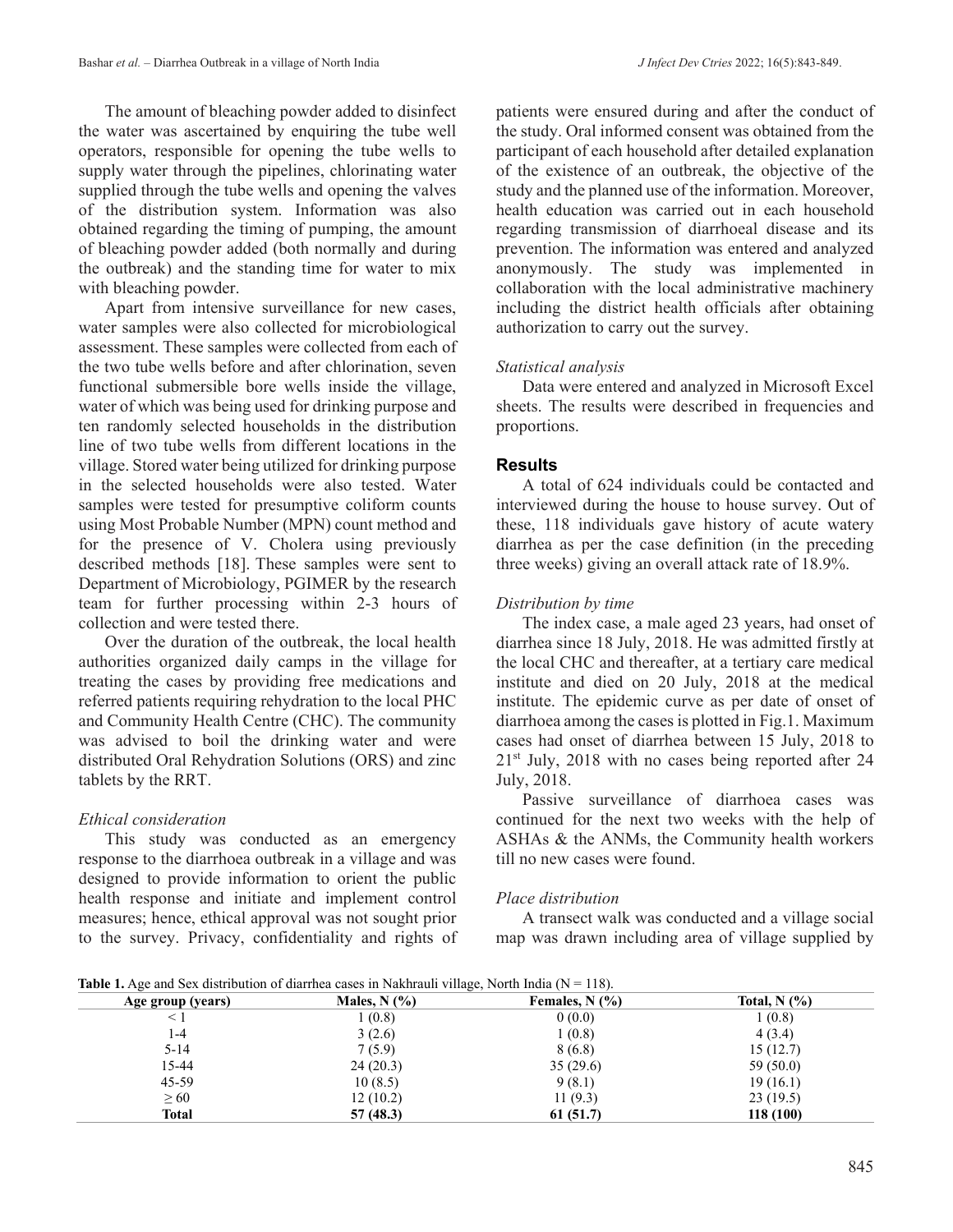the two tube wells. All diarrhoea cases were plotted on the map and it was found that a greater number of cases were found in the distribution line of tube well no.2 (48 *vs*. 11 of the plotted cases) as compared to tube well no. 1.

#### *Person distribution*

Out of the 118 cases, 57 (48.3%) were males and 61 (51.7%) were females showing both the genders were affected equally by the outbreak.

The outbreak affected all the age-groups with maximum no. of cases (50.0%) being seen in the age group 15-44 years (Table 1)

With respect to various symptoms, abdominal pain and nausea/vomiting were the most common presentation among the diarrhoea cases apart from loose stools (Table 2).

Exposure to various risk for diarrhoea was also assessed. Persons who were using any filtration methods like Reverse Osmosis or other water purifiers were least affected during the outbreak with only 24 (18.2%) cases reported to use any filters for drinking water (Table 3). Open air defecation was found to be practiced by many families in the village.

#### *Laboratory analysis*

Three stool samples collected during the outbreak from the cases having diarrhoea were sent for culture at district IDSP laboratory at Civil hospital, Ambala. Two of the samples grew coliforms (*E. coli*) and one sample, of a 13-year-old boy who was later hospitalized, was found positive for *Vibrio cholerae* O1 with positive agglutination with poly O antisera (Ogawa, Inaba). The stool sample of the cholera positive case was also sent to the referral laboratory at department of Medical Microbiology, PGIMER, Chandigarh where the isolates were confirmed as *V. Cholerae* O1, biotype El Tor, serotype Ogawa.

**Table 2.** Clinical and laboratory characteristics of the diarrhoea cases  $(N = 118)$ .

| Symptom/variables                                         | N(%)       |
|-----------------------------------------------------------|------------|
| Loose stools                                              | 118 (100)  |
| Abdominal pain                                            | 64 (54.2)  |
| Nausea / Vomiting                                         | 42(35.6)   |
| Fever                                                     | 22(18.6)   |
| Blood in stools                                           | 1(0.8)     |
| Took OPD consultation                                     | 86 (72.8)  |
| Admission/Hospitalization                                 | 18 (15.2)  |
| Mean (SD) days of illness                                 | 2.58(1.56) |
| Mean (SD) days of Hospitalization<br>among admitted cases | 3.24(1.89) |
| Stool samples tested                                      | 3(4.24)    |
| Stool samples positive for <i>V. Cholera</i>              | $1(-)$     |
| Stool samples positive for E. coli                        | $2(-)$     |

| Table 3. Exposure to various risk factors among cases of acute |  |
|----------------------------------------------------------------|--|
| watery diarrhoea ( $N = 118$ ).                                |  |

| -SI.<br>No. | <b>Risk factors</b>                                                      | N(%       |
|-------------|--------------------------------------------------------------------------|-----------|
|             | Not using any filtration method or purifier                              | 84 (81.8) |
|             | Using stored water for drinking                                          | 82 (69.8) |
|             | Presence of gross contamination in the stored<br>water used for drinking | 16(3.6)   |
|             | History of travel                                                        | 6(5.1)    |
|             | Attended any mass gathering or function                                  |           |

Stool samples and rectal swabs collected from patients having history of loose stools after the outbreak by the research team was negative for *Vibrio cholerae*  or any other pathogenic organisms.

Water samples from one the tube wells where clustering of the cases was observed grown coliforms and had high level of contamination (MPN count > 180). Water sample from the other tube well was found to be satisfactory. Similarly, water samples from all the seven submersible bore wells were found unfit for drinking. Most of the household samples were having inadequate residual chlorination and were unfit for drinking.

Organisms isolated from the water samples tested consisted of *E. coli, Klebsella* sp., *Enterobacter* sp., *Staphylococcus* sp. and *Aeromonas* sp. but none of the samples grew *V. cholerae*.

#### **Discussion**

More than 150 years after John Snow removed the Broad Street pump handle in London and used the term "shoe leather epidemiology" for investigating the cholera outbreak, outbreaks of cholera continue to be reported worldwide [15]. The term shoe-leather epidemiology, synonymous with field epidemiology or intervention epidemiology, imply investigations initiated in response to urgent public health problems and for which the investigative team does much of its work in the field [23].

In the present outbreak, bacteriological examination of stool revealed *V. Cholerae* O1, biotype El Tor, Serotype Ogawa as the causative organism. Other studies from India [8-17,20,21] have also identified the same strain as the causative organism of diarrhoea outbreaks in the recent past. However, *V. Cholerae* 0139 strain was the causative organism isolated from the municipal water supply during an epidemic of diarrhoea in a town of South India [18].

In the present study, age-specific attack rate was highest in the most productive age group, i.e. 15–44 years. Similar observations were made by Singh *et al*. in their study [20]. Only one child in the age group of less than 1 year was affected. The reason for this could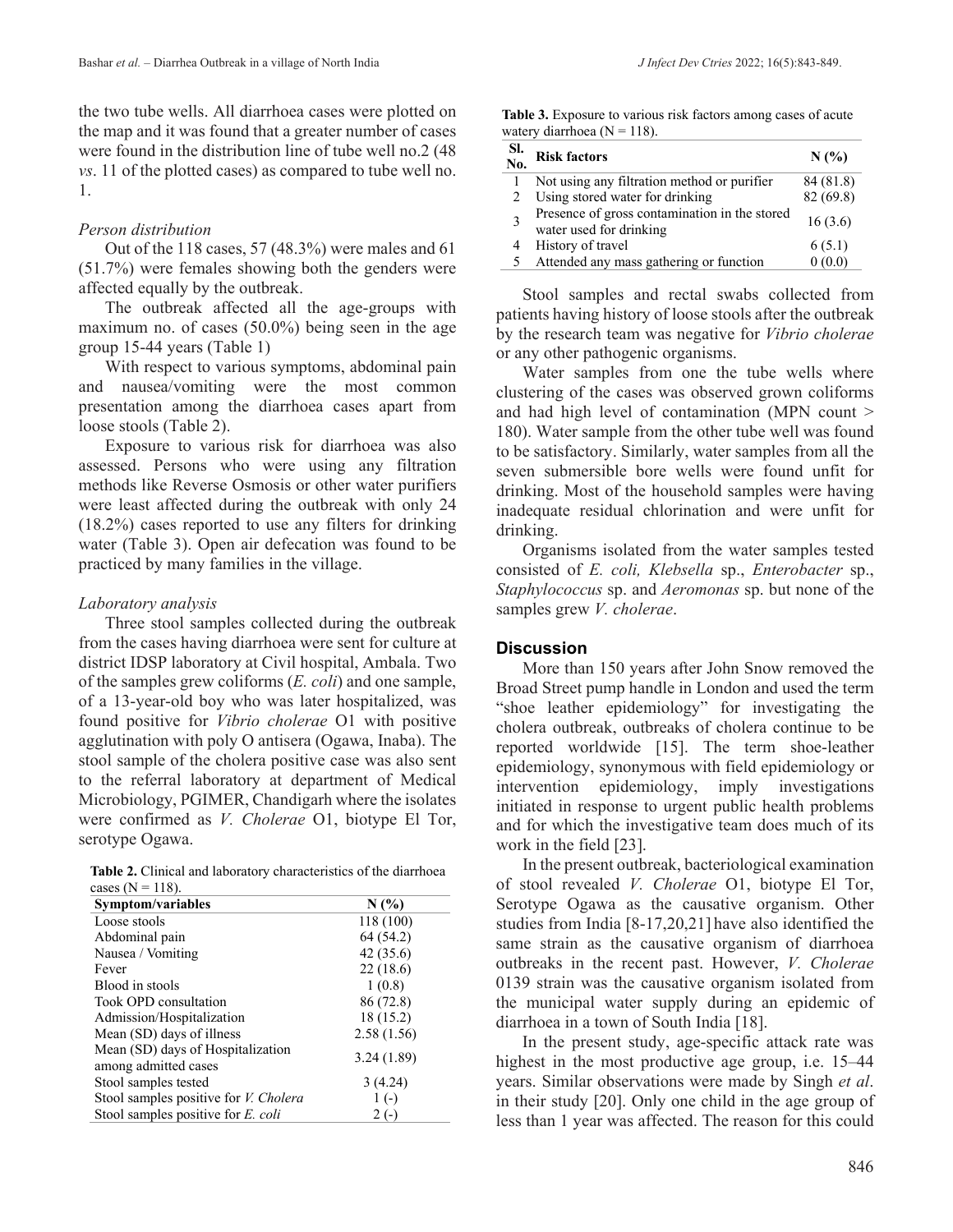be the fact that infants are mainly fed on breast milk and are given less drinking water.

Open air defecation and disposal of sewage water in open drains and spaces, though hazardous, are commonly practiced in rural North India. Thus, platform for an outbreak is always set at such sites. This particular balance can get easily disturbed by the natural events like heavy rainfall, which may lead to the contamination of drinking water in high dose [13]. A similar scenario was present at the village in our study. There was a history of heavy rains 2-3 days before appearance of cases of diarrhoea. The epidemic curve of the outbreak showed peak on the 7th day (Figure 1). Different distributions of incubation periods in differently susceptible individuals and the bacterial dose can be the reason for this kind of epidemic curve.

Results of water samples suggested that the cases had contracted the disease after consuming the contaminated water supplied by the tube wells as villagers using filters such as RO or using water from personal bore wells for drinking were least affected. The immediate remedial action was taken by the research team at local level like health education regarding safe drinking water and proper household water storage practices, use of chlorine tablets and medications, water disinfection by boiling, proper hand washing before and after defecation and home available fluids or ORS in case of dehydration and proper sanitation measures. Further spread of the disease was controlled by active detection of diarrhea cases by house to house survey by the RRT, prompt treatment of the cases, distribution of ORS packets and zinc tablets, water sampling of the other water sources, super chlorination of the tube wells and stopping the use of submersible bore wells having high level of contamination for drinking purpose. With all these efforts, number of cases declined rapidly.

Ageing subterranean pipelines with multiple breakages and leakages are a common phenomenon in India. In addition, in many parts of India where there is a piped water supply system, water pipes and sewage channels are laid beside each other, possibly for engineering convenience. Thus, mixing of sewage with water could potentially occur at multiple points [19]. In most parts of India, the water supply is intermittent, thereby increasing the risk of contamination owing to the negative suction pressure during the supply intervals. With rainfall, submergence of supply pipes in a contaminated environment increases the likelihood of contaminated water entering the water pipe. This may have been the case in this outbreak where the number of cases suddenly increased following rainfall.

Contaminated water remains the prime vehicle for outbreaks of cholera in developing countries like India.

Chlorination of drinking water has been recommended as a standard intervention procedure in the control of diarrhoeal diseases. For effective control of cholera outbreaks, the WHO has recommended a residual chlorine content of 0.5 ppm [25]. However, the adequacy of these standards in the Indian context is arguable. In a study performed in southern India, *V. Cholerae* could be grown from seeded tap water in which up to 1 ppm residual chlorine was present [18]. In our study, the amount of bleaching powder added by the tube well operators were found to be grossly inadequate as per the WHO standards during the outbreak. It was also found to be irregular in the preoutbreak period and in the post outbreak period despite occurrence of the outbreak. It is important to note that cases continued to occur despite the intervention from the district health authorities, and water contamination continued to be present in the tube wells even after 2 weeks of institution of intervention measures. Further, water samples collected after the outbreak from the taps in different locations of the village supplied by the tube wells still showed high levels of contamination reflecting inadequate chlorination at the source.

In rural areas in India, water disinfection relies on single point chlorination at the supply from the tube wells. A study in Ecuador showed that central chlorination of the municipal water system was not sufficient in maintaining adequate free chlorine residuals at the peripheral distribution sites [26]. Booster chlorination at different points of the water supply system may be a better option [27] and the use of spatial information provided by studies like current one would be a useful adjunct to the decision-making process. Point-of-use disinfection techniques are options that have proved to be effective [28-29] and may be applicable in India.

Unavailability of potable drinking water for a large proportion of the Indian population is a major public health challenge. National surveys have shown that only 42% of the households in India have piped water supply as a source of drinking water [30]. Further, studies from urban India have often found piped water to be unfit for human consumption [8,31,32]. Additionally, the proportion of people having access to improved sanitation facility such as availability of sanitary latrines remains a great challenge. Improper sanitary conditions lead to outbreaks of waterborne diseases [33]. From a dismal 7% in 1990, this figure has only improved up to 31% by the year 2008 [30].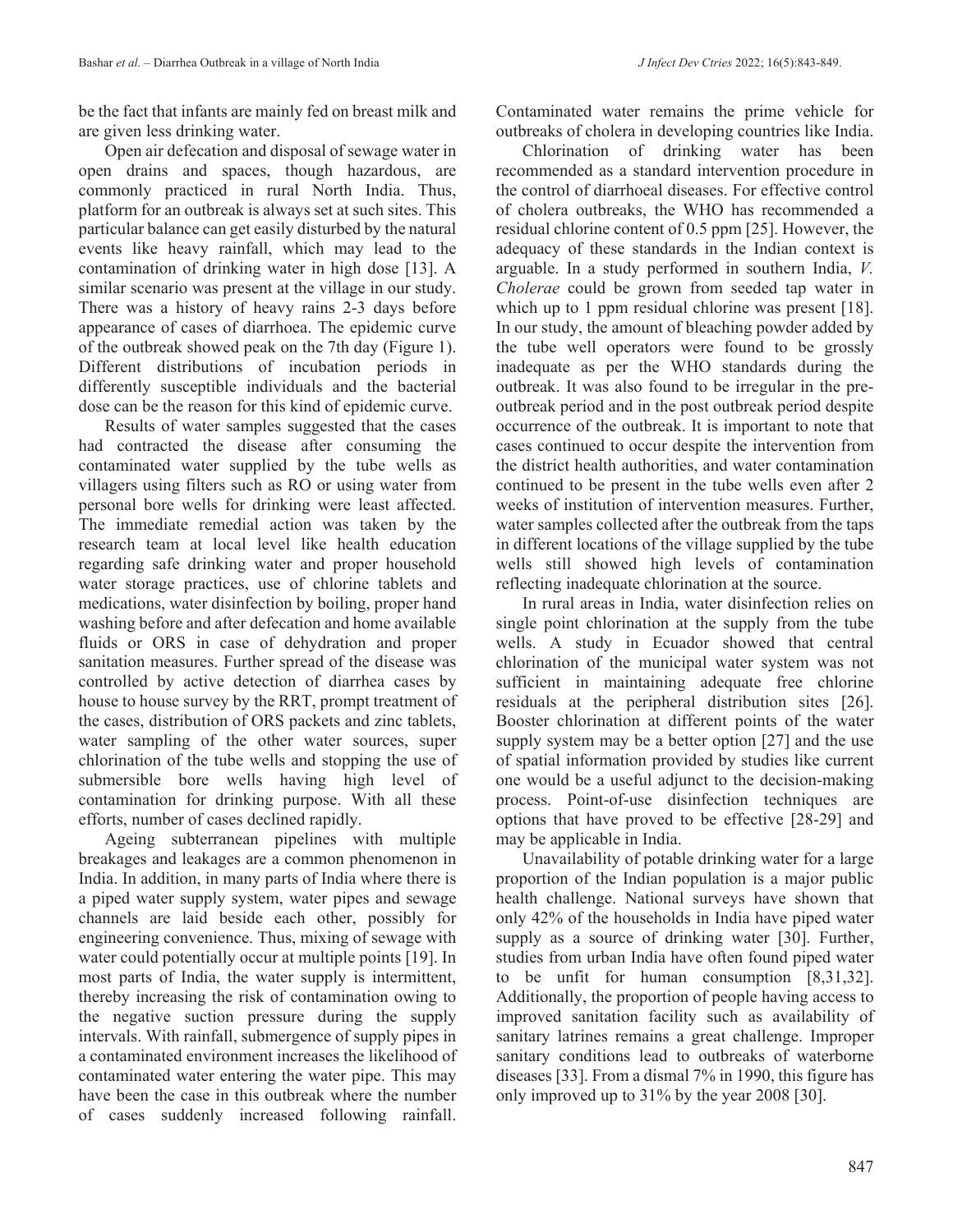Indiscriminate defecation by some families in areas through which the water supply pipes ran, inadequate chlorination of the supplied drinking water from tube wells, poor maintenance of water supply pipes having leakages at multiple sites, parallel sewage and water channels, use of tullu pumps to draw water from main water supply, unhygienic practices such use of pipes for collecting water from public taps going inside the toilets in many places, and heavy rainfall, acting as trigger event, may all have contributed to this outbreak.

#### *Limitations*

Limited number of stool samples were collected for microbiological examination due to paucity of resources. Secondly, the investigation was started when the outbreak was on decline limiting fresh number of cases available for stool sample collection and examination. Thirdly, other causes acting either together or on their own to cause the outbreak could not be excluded. Fourthly, on asymptomatic persons, stool examination was not carried out. Lastly, the chlorine levels were determined at the source i.e. tube wells immediately after chlorination and hence residual chlorine level were not assessed. Only qualitative assessment of the chlorination was done. However, these limitations had little impact on validity of the study findings.

#### **Conclusions**

It is concluded that the current diarrhoeal outbreak confined to population of a single village was due to consumption of contamination water from tube wells, which were contaminated, probably, through the mixing of sewage with drinking water following heavy rains. *Vibrio cholerae* 01 El Tor, Ogawa serotype, was identified to be the probable causative organism by stool culture. Absence of water filtration methods by the villagers, improper storage of drinking water, and poor sanitation and hygiene practices such as open defecation and use of tullu pumps worsened the situation causing a rapid increase in the number of cases during the outbreak. Prompt actions by the RRT and the local authorities helped in the containment of the outbreak.

#### *Recommendations*

The districts should strengthen the integrated diseases surveillance programme system (IDSP) to be able to detect outbreaks in a timely way and institute control measures. A proper surveillance system for early identification of cases along with continued health education will help in initiating and implementing

prompt control measures in case of similar outbreaks in future.

#### **Acknowledgements**

Authors want to acknowledge Dr. Arvindar Singh, District Surveillance Officer, Ambala, Haryana for his co-operation in conducting the outbreak investigation & Dr. Seema, Microbiologist, IDSP laboratory, Civil Hospital, Ambala, Haryana for their help in getting the results of the stool samples.

#### **References**

- 1. World Health Organization (WHO) (2017) Diarrhoeal disease. Key facts. Available: https://www.who.int/news-room/factsheets/detail/diarrhoeal-disease. Accessed: 20 October 2020.
- 2. Kosek M, Bern C, Guerrant RL (2003) The global burden of diarrhoeal disease, as estimated from studies published between 1992 and 2000. Bull World Health Organ 81: 197- 204.
- 3. GBD 2016 Diarrhoeal Disease Collaborators (2018) Estimates of the global, regional, and national morbidity, mortality, and aetiologies of diarrhoea in 195 countries: a systematic analysis for the Global Burden of Disease Study 2016. Lancet Infect Dis 18: 1211-1228.
- 4. Tyagi BN (1983). A review of diarrhoeal disease control programme in India. Health Popul Perspect Issues 6: 209-215.
- 5. Park K (2009) Park's textbook of preventive and social medicine, 23rd edition. Jabalpur: Bhanot Publisher 936 p.
- 6. Porta M (editor) (2008) Dictionary of Epidemiology, 5th edition. New York: Oxford University Press 316 p.
- 7. Sokhey J, Farley K (1988) Investigation of outbreaks of vaccine preventable diseases. A field guide. New Delhi: WHO Regional office for South-East Asia.
- 8. Baveja CP, Chattopadhya D, Kumari S, Dutta KK, Sehgal S (1989) Bacteriological study of drinking water during epidemic of cholera in Delhi. J Commun Dis 21: 59–61.
- 9. Chakraborty S, Ray K, Misra BS, Ghosh TK (1981) An outbreak of cholera in Indore City, Madhya Pradesh, 1980. Some epidemiological observations. J Commun Dis 13: 152- 159.
- 10. Hiremath BR, Shashank KJ (2015) Diarrhoeal disease outbreak in a rural area of Karnataka. Indian J Comm Health 27: 462- 466.
- 11. Taneja N, Kaur J, Sharma K, Singh M, Kalra JK, Sharma NM, Sharma M (2003) A recent outbreak of cholera due to *Vibrio cholerae* O1 Ogawa in and around Chandigarh, North India. Indian J Med Res 117: 243-246.
- 12. Gupta DN, Sarkar BL, Bhattacharya MK, Sengupta PG, Bhattacharya SK (1999) An El tor cholera outbreak in Maldah district, West Bengal. J Commun Dis 31: 49-52.
- 13. Sur D, Dutta P, Nair GB, Bhattacharya SK (2000) Severe cholera outbreak following floods in a northern district of West Bengal. Indian J Med Res 12: 178-82.
- 14. Radhakutty G, Sircar BK, Mondal SK, Mukhopadhyay AK, Mitra RK, Basu A (1997) Investigation of the outbreak of cholera in Alleppey and Palghat districts, south India. Indian J Med Res 106: 455-457.
- 15. Patil SB, Deshmukh D, Dixit J, Damle A (2011) Epidemiological investigation of an outbreak of acute diarrheal disease: a shoe leather epidemiology. J Glob Infect Dis 3: 361- 365.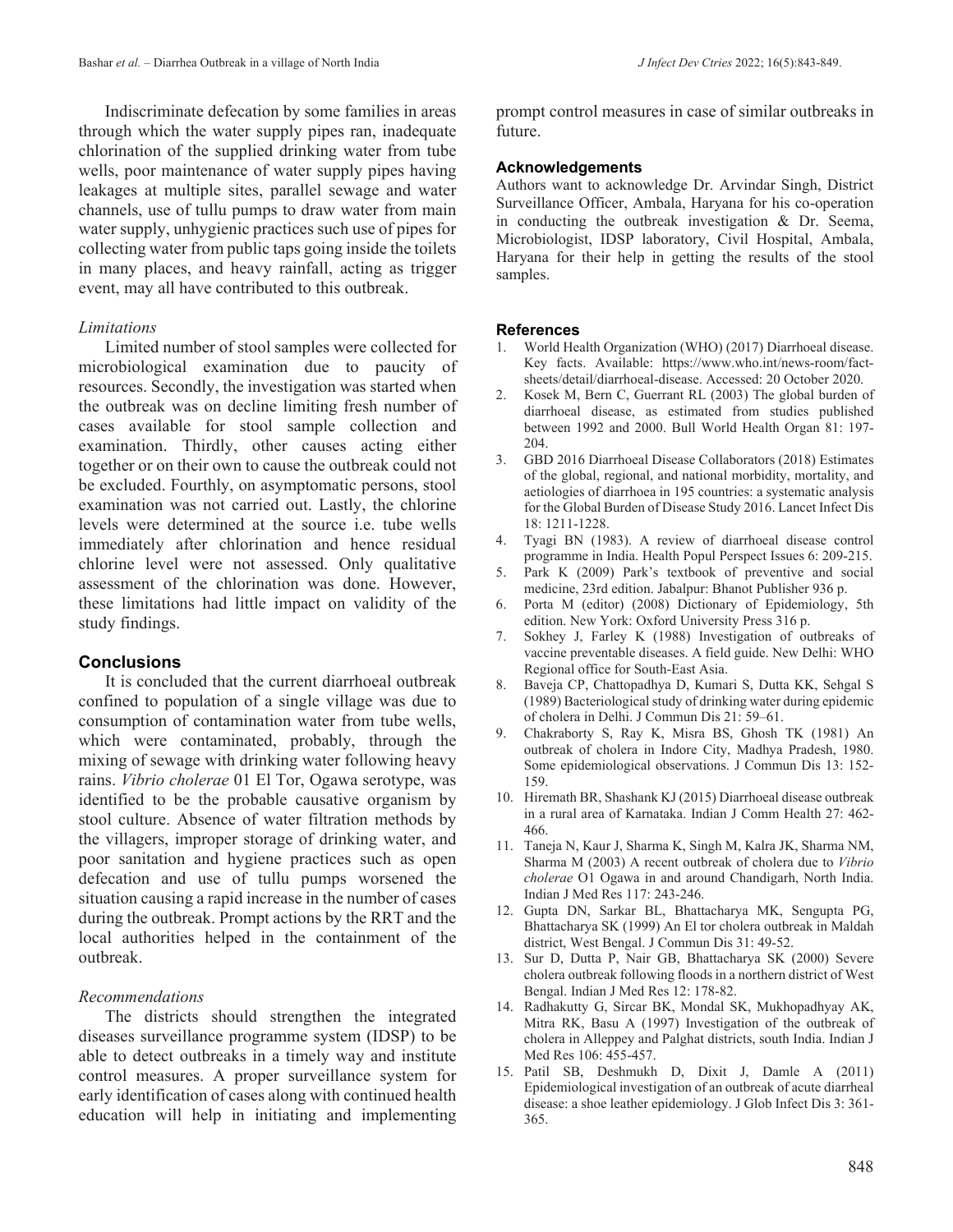- 16. Bhattacharya MK, Ghosh S, Mukhopadhyay AK, Deb A, Bhattacharya SK (2000) Outbreak of cholera caused by *Vibrio cholerae* O1 intermediately resistant to norfloxacin at Malda, West Bengal. J Indian Med Assoc 98: 389-390.
- 17. Sur D, Sengupta PG, Mondal SK, Dutta P, Gupta DN, Ghosh S, Pandey A, Ramamurthy T, Bhattacharya SK (2002). A localized outbreak of *Vibrio cholerae* O139 in Kolkata, West Bengal. Indian J Med Res 115: 149-152.
- 18. Ramakrishna BS, Kang G, Rajan DP, Mathan M, Mathan VI (1996) Isolation of *Vibrio cholerae* O139 from the drinking water supply during an epidemic of cholera. Trop Med Int Health 1: 854-858.
- 19. Sarkar R, Prabhakar AT, Manickam S, Selvapandian D (2007) Epidemiological investigation of an outbreak of acute diarrhoeal disease using geographic information systems. Trans R Soc Trop Med Hyg 101: 587-593.
- 20. Thakur JS, Swami HM, Dutt R, Mehta M, Gupta V (2001) Epidemiological investigation of cholera outbreak in a periurban slum colony in Chandigarh. Indian J Med Sci 55:429-33
- 21. Mahanta BN, Mahanta TG, Sinha R, Dutta A, Payeng D, Jawed Q (2013) Investigation of a cholera outbreak in a tea garden of Sivasagar district of Assam. Indian J Community Med 38: 240- 243.
- 22. Integrated Disease Surveillance Project, National Centre for Disese Control, India (2006) Training manual for medical officers for hospital based disease surveillance. Available: https://idsp.nic.in/WriteReadData/OldSite/usermanaul/manual for MO.pdf. Accessed: 20 October 2020.
- 23. Kanungo S, Sah BK, Lopez AL, Sung JS, Paisley AM, Sur D, Clemens JD, Nair GB (2010). Cholera in India: an analysis of reports 1997-2006. Bull World Health Organ 88: 185-191.
- 24. Koo D, Thacker SB (2010) In snow's footsteps: commentary on shoe-leather and applied epidemiology. Am J Epidemiol 172: 737–739.
- 25. World Health Organization (WHO) (1993) Guidelines for Cholera control. Available: https://apps.who.int/iris/bitstream/handle/10665/36837/92415 4449X.pdf. Accessed 20 October 2020.
- 26. Weber JT, Mintz ED, Canizares R, Semiglia A, Gomez I, Sempertegui R, Davila A, Greene KD, Puhr ND, Cameron DN, Tenover FC, Barett TJ, Bean NH, Ivery C, Tauxe RV, Blake

PA (1994). Epidemic cholera in Ecuador: multi drug resistance and transmission by water and seafood. Epidemiol Infect 112: 1-11.

- 27. Propato M, Uber JG (2004) Vulnerability of water distribution systems to pathogen intrusion: how effective is a disinfectant residual? Environ Sci Technol 38: 3713—3722.
- 28. Mintz ED, Reiff, FM, Tauxe RV (1995) Safe water treatment and storage in the home. A practical new strategy to prevent waterborne disease. JAMA 273: 948-953.
- 29. Quick RE, Venczel LV, Mintz ED, Soleto L, Gironaz M, Hutwagner L, Greene K, Bopp C, Maloney K, Chavez D, Sobsey M, Tauxe RV (1999) Diarrhoea prevention in Bolivia through point-of-use water treatment and safe storage: a promising new strategy. Epidemiol Infect 122: 83-90.
- 30. International Institute for Population Sciences (IIPS) (2007) National family health survey, India. NFHS-3 (2005-06).<br>Available: http://rchiips.org/nfhs/sub presentation.shtml. http://rchiips.org/nfhs/sub\_presentation.shtml. Accessed: 20 October 2020.
- 31. Brick T, Primrose B, Chandrasekhar R, Roy S, Muliyil J, Kang G (2004) Water contamination in urban south India: household storage practices and their implications for water safety and enteric infections. Int J Hyg Environ Health 207: 473-480.
- 32. Dilawari JB, Singh K, Chawla YK, Ramesh GN, Chauhan A, Bhusnurmath SR, Sharma TR, Sokhey CS (1994) Hepatitis E virus: epidemiological, clinical and serological studies of a north Indian epidemic. Indian J Gastroenterol 13: 44-48.
- 33. Hamner S, Tripathi A, Mishra RK, Bouskill N, Broadaway SC, Pyle BH, Ford TE (2006) The role of water use patterns and sewage pollution in incidence of water-borne/enteric diseases along the Ganges River in Varanasi, India. Int J Environ Health Res 16: 113-132.

#### **Corresponding author**

Dr. Md. Abu Bashar, MD, DNB, PGDGM, DCMH Assistant Professor, Department of Community Medicine and Family Medicine, All India Institute of Medical Sciences (AIIMS), Kunraghat, Gorakhpur (U.P.), 273008, India Phone: 0551-2205501 Email: imback20006@yahoo.in

**Conflict of interests:** No conflict of interests is declared.